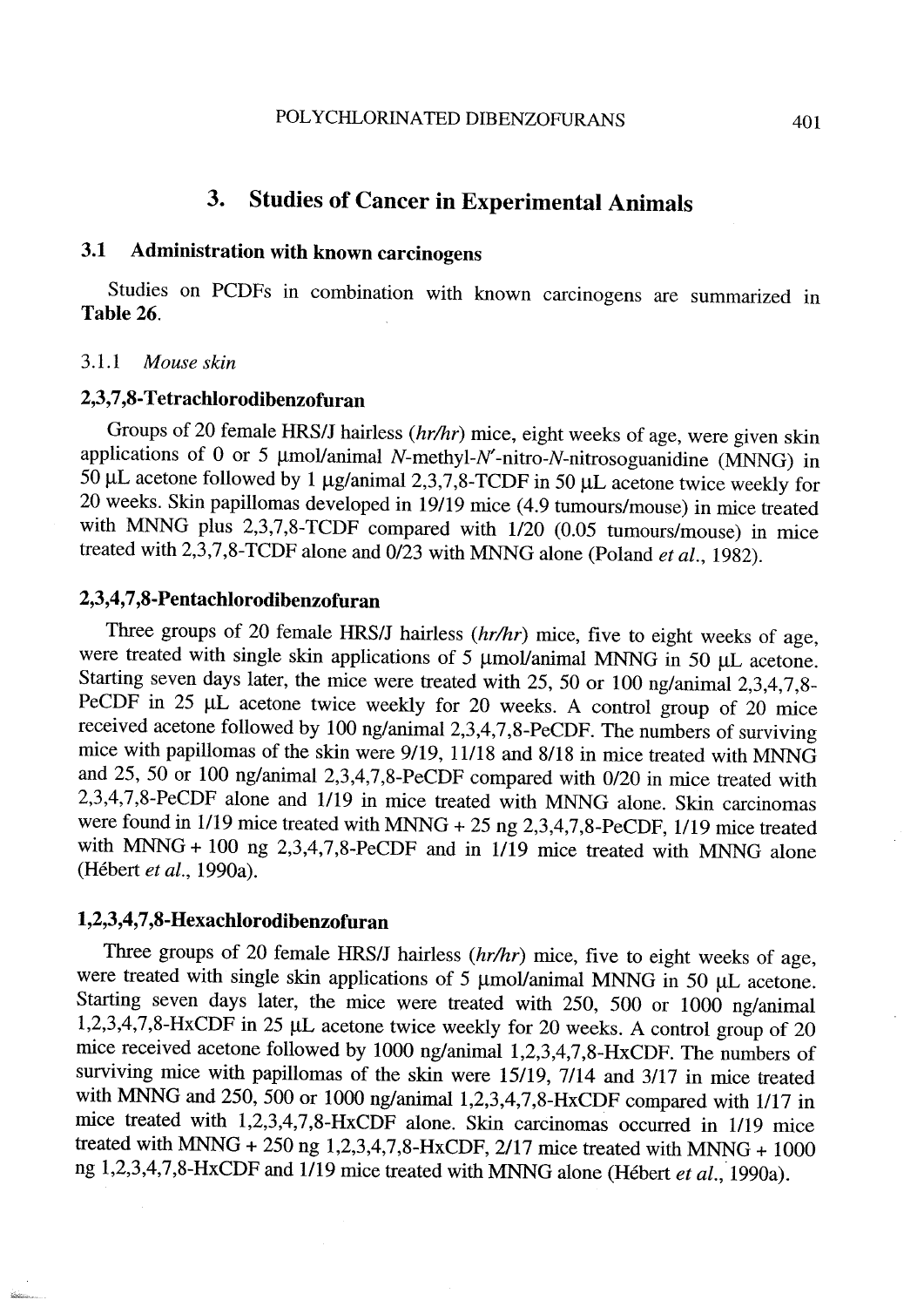| Strain/species (sex)                 | Known<br>carcinogen           | Route of<br>adminis-<br>tration | Interval | Dose and frequency                                     | Route of<br>adminis-<br>tration | Enhance-<br>ment | Reference               |
|--------------------------------------|-------------------------------|---------------------------------|----------|--------------------------------------------------------|---------------------------------|------------------|-------------------------|
| <b>Skin</b>                          |                               |                                 |          |                                                        |                                 |                  |                         |
| HRS/J hairless mice<br>$(hr/hr)$ (F) | 5 µmol MNNG                   | Skin                            |          | $1 \mu$ g 2,3,7,8-TCDF/2 per wk/20 wk                  | Skin                            | $\ddot{}$        | Poland<br>et al. (1982) |
| HRS/J hairless mice<br>$(hr/hr)$ (F) | 5 µmol MNNG                   | Skin                            | 7 days   | 25 ng 2,3,4,7,8-PeCDF/2 per wk/20 wk                   | Skin                            | $+$              | Hébert                  |
|                                      |                               | Skin                            | 7 days   | 50 ng 2,3,4,7,8-PeCDF/2 per wk/20 wk                   | Skin                            | $\ddot{}$        | et al.                  |
|                                      |                               | Skin                            | 7 days   | 100 ng 2,3,4,7,8-PeCDF/2 per wk/20 wk                  | Skin                            | $+$              | (1990a)                 |
|                                      |                               | Skin                            | 7 days   | 250 ng 1,2,3,4,7,8-HxCDF/2 per wk/20 wk                | Skin                            | $\div$           |                         |
|                                      |                               | Skin                            | 7 days   | 500 ng 1,2,3,4,7,8-HxCDF/2 per wk/20 wk                | Skin                            | $\div$           |                         |
|                                      |                               | Skin                            | 7 days   | 1000 ng 1,2,3,4,7,8-HxCDF/2 per wk/20 wk               | Skin                            | $+$              |                         |
| <b>Liver</b>                         |                               |                                 |          |                                                        |                                 |                  |                         |
| Wistar rats (M)                      | $50 \text{ mg/L}$ .           | Oral                            | None     | 10 $\mu$ g/kg bw 2,3,4,7,8-PeCDF per wk/16, 20 wk      | s.c.                            |                  | Nishizumi               |
|                                      | NDEA in                       | Oral                            | None     | 10 μg/kg bw 2,3,4,7,8-PeCDF per wk/24 wk               | s.c.                            | $+$              | & Masuda                |
|                                      | drinking-water<br>for 4 weeks | Oral                            | None     | 100 μg/kg bw 2,3,4,7,8-PeCDF per wk/16, 20,<br>24 wk   | s.c.                            | $+$              | (1986)                  |
|                                      |                               | Oral                            | None     | 10 $\mu$ g/kg bw 1,2,3,4,7,8-HxCDF per wk/<br>24 wk    | s.c.                            |                  |                         |
|                                      |                               | Oral                            | None     | 100 μg/kg bw 1,2,3,4,7,8-HxCDF per wk/<br>24 wk        | s.c.                            | $+$              |                         |
| $SD$ rat $(F)$                       | PH/30 mg/kg<br>bw NDEA        | i.p.                            | 35 days  | 0.8 then 0.16 µg/kg bw 2,3,4,7,8-PeCDF<br>per wk/20 wk | s.c.                            |                  | Waern et al.<br>(1991)  |
|                                      |                               | i.p.                            | 35 days  | 3.2 then 0.64 µg/kg bw 2,3,4,7,8-PeCDF<br>per wk/20 wk | s.c.                            | $\ddot{}$        |                         |
|                                      |                               | i.p.                            | 35 days  | 13 then 2.6 µg/kg bw 2,3,4,7,8-PeCDF per<br>$wk/20$ wk | s.c.                            | $+$              |                         |

Table 26. Enhancement of tumorigenesis in animals by administration of PCDFs in combination with known carcinogens

MNNG, N-methyl-N'-nitro-N-nitrosoguanidine; NDEA, N-nitrosodiethylnitrosamine; i.p., intraperitoneal injection; PH, partial hepatectomy; F; female; M, male

.<br>A tago con concertar for el camero en merceno de a a esta esta taba do conoco o concerto de partir a asocionad